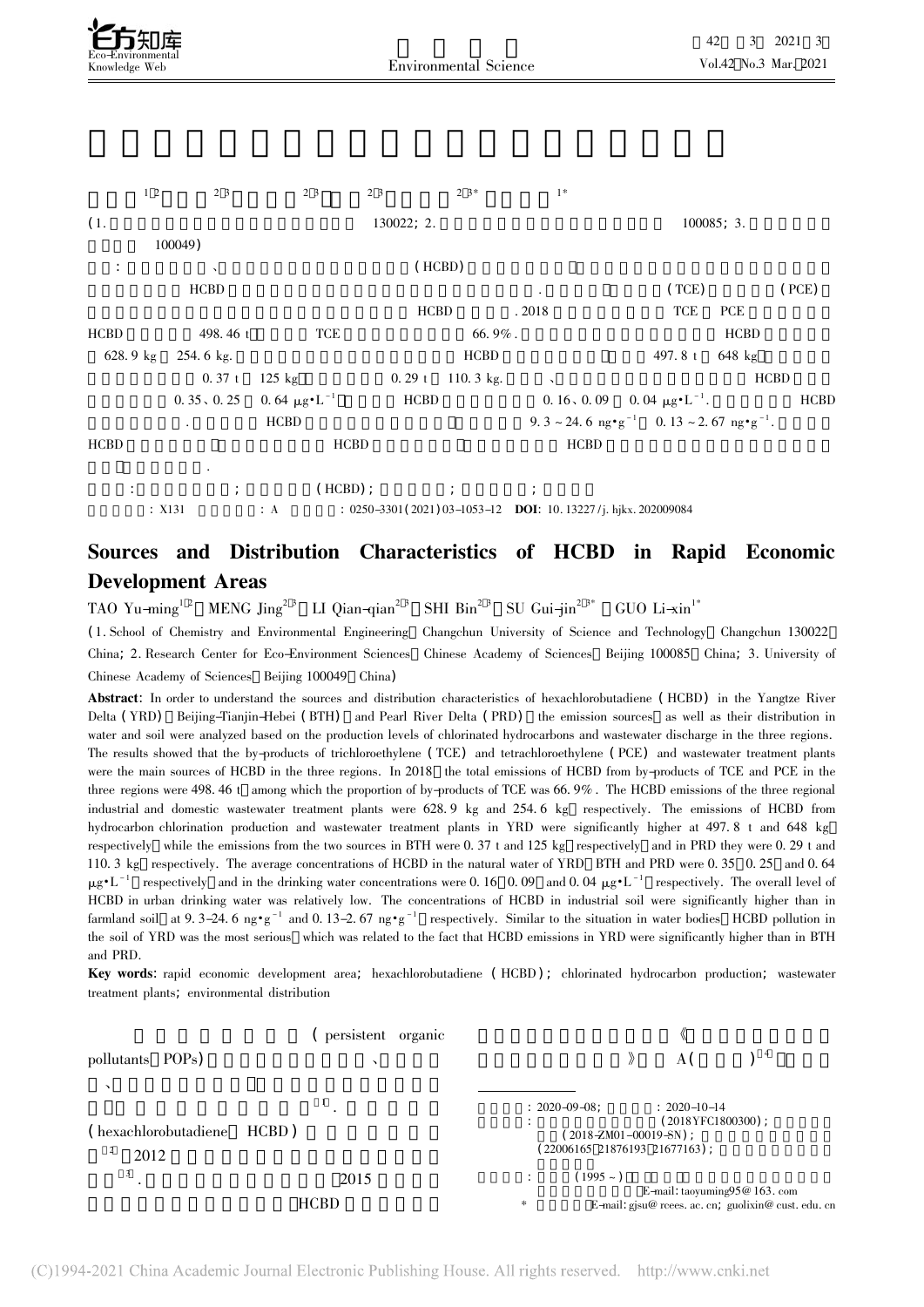





Fig. 1 Schematic diagram of HCBD sources and pollution pathways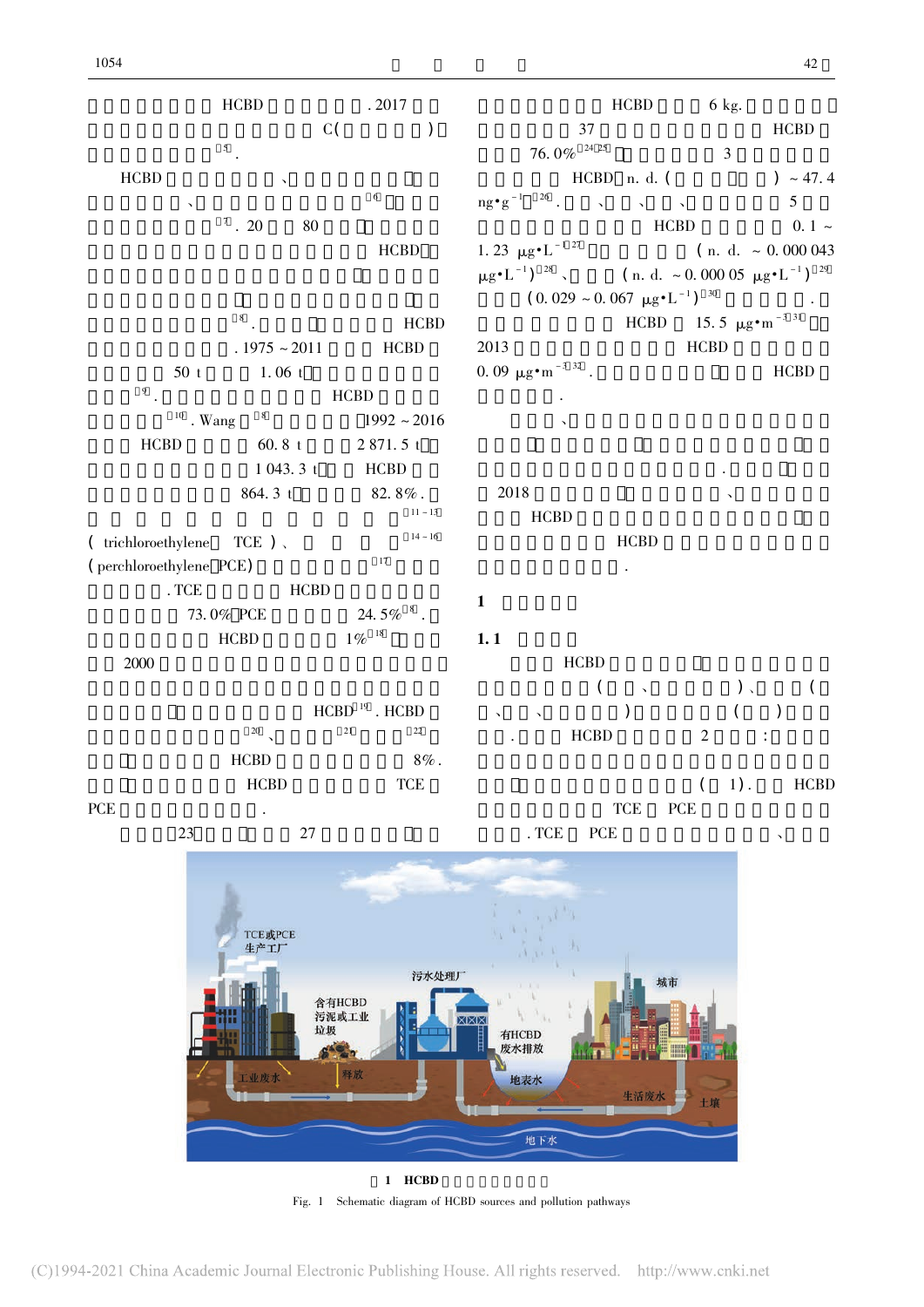PCE



| 2018                                                                                                   | TCE PCE |     |
|--------------------------------------------------------------------------------------------------------|---------|-----|
| Table 1 Wastewater discharge and TCE and PCE output in China's rapid economic development area in 2018 |         |     |
|                                                                                                        |         | TOE |

|         |              | TCE    | <b>PCE</b>               |
|---------|--------------|--------|--------------------------|
| t       | $\mathbf{t}$ | /t     | /t                       |
| 117 990 | 8 4 2 2      | __     | __                       |
| 72 580  | 17729        | 100    |                          |
| 215 904 | 37 781       | --     |                          |
| 440 300 | 143 600      | ---    | __                       |
| 190 594 | 43 010       | 40 000 | 1 200                    |
| 180 700 | 29 100       | __     | $\overline{\phantom{a}}$ |
| 343 261 | 119 936      | 50 000 | 40 000                   |
| 699 263 | 89 999       | 80     |                          |

| 1.3 |  |
|-----|--|
|-----|--|

| … …                                                     |                | $\overline{2}$            |                           |                         |                 |
|---------------------------------------------------------|----------------|---------------------------|---------------------------|-------------------------|-----------------|
| 1.3.1<br><b>HCBD</b>                                    |                |                           |                           |                         |                 |
| <b>HCBD</b>                                             |                | <b>2.1</b> HCBD           |                           |                         |                 |
| $\sim 10$                                               |                | 2018                      |                           |                         |                 |
| $G_{i,i} = K_m \times M_{i,i}$                          | (1)            |                           | TCE<br><b>PCE</b>         |                         | <b>HCBD</b>     |
| $HCBD$ t; $K$ $HCBD$<br>$\epsilon$                      |                |                           |                           | 2018                    |                 |
| <b>TCE</b>                                              |                |                           |                           | HCBD 498.46 t           |                 |
| 0.4% $^{50}$ PCE                                        |                |                           | HCBD 497.8 t              |                         |                 |
| 0.4% $\frac{8}{3}$ ; <i>M</i> t; <i>i</i> HCBD          | $\therefore$ j | $(0.370 t)$ $(0.296 t)$ . |                           |                         |                 |
| <b>HCBD</b><br>$\vdots$ m                               |                |                           | TCE PCE t                 |                         |                 |
| <b>1.3.2</b> HCBD                                       |                |                           |                           |                         | <b>HCBD</b>     |
| <b>HCBD</b>                                             |                | 66.9%                     | <b>TCE</b>                | $\sim 100$ km s $^{-1}$ |                 |
| $W_{i j} = C_{i j} \times Q_{i j}$                      | (2)            | <b>HCBD</b>               |                           |                         | <b>TCE</b>      |
| W<br><b>HCBD</b><br>kg; $C$                             |                |                           | <b>TCE</b>                |                         |                 |
| HCBD $mg \cdot L^{-1}$ ; Q                              |                |                           |                           | $51$ . 2013             |                 |
|                                                         |                |                           |                           |                         | $8$ t           |
| t; $i$ HCBD ; $j$                                       |                |                           |                           |                         | $8 \t t^{52}$ . |
| <b>HCBD</b><br><b>All Contracts</b>                     |                | PCE                       | 20                        | 50                      |                 |
| 1.3.3<br><b>HCBD</b>                                    |                | 80                        |                           |                         | . $PCE$         |
| <b>HCBD</b>                                             |                |                           | $\boldsymbol{\checkmark}$ |                         |                 |
| $P_{ij} = C_{ij} \times Q_{ij}$                         | (3)            |                           |                           | $\overline{4}$          | $t^{53}$ .      |
| kg; $C$<br>$\boldsymbol{P}$<br><b>HCBD</b>              |                |                           |                           |                         |                 |
| $\text{mg} \cdot \text{g}^{-1}$ ; Q HCBD<br><b>HCBD</b> |                |                           | <b>TCE</b>                |                         |                 |
| $HCBD$ ; $j$<br>t; i                                    |                | <b>PCE</b>                | . Wang $8$                |                         | 2016            |
| <b>HCBD</b>                                             |                | <b>HCBD</b>               |                           |                         | 1043.3t         |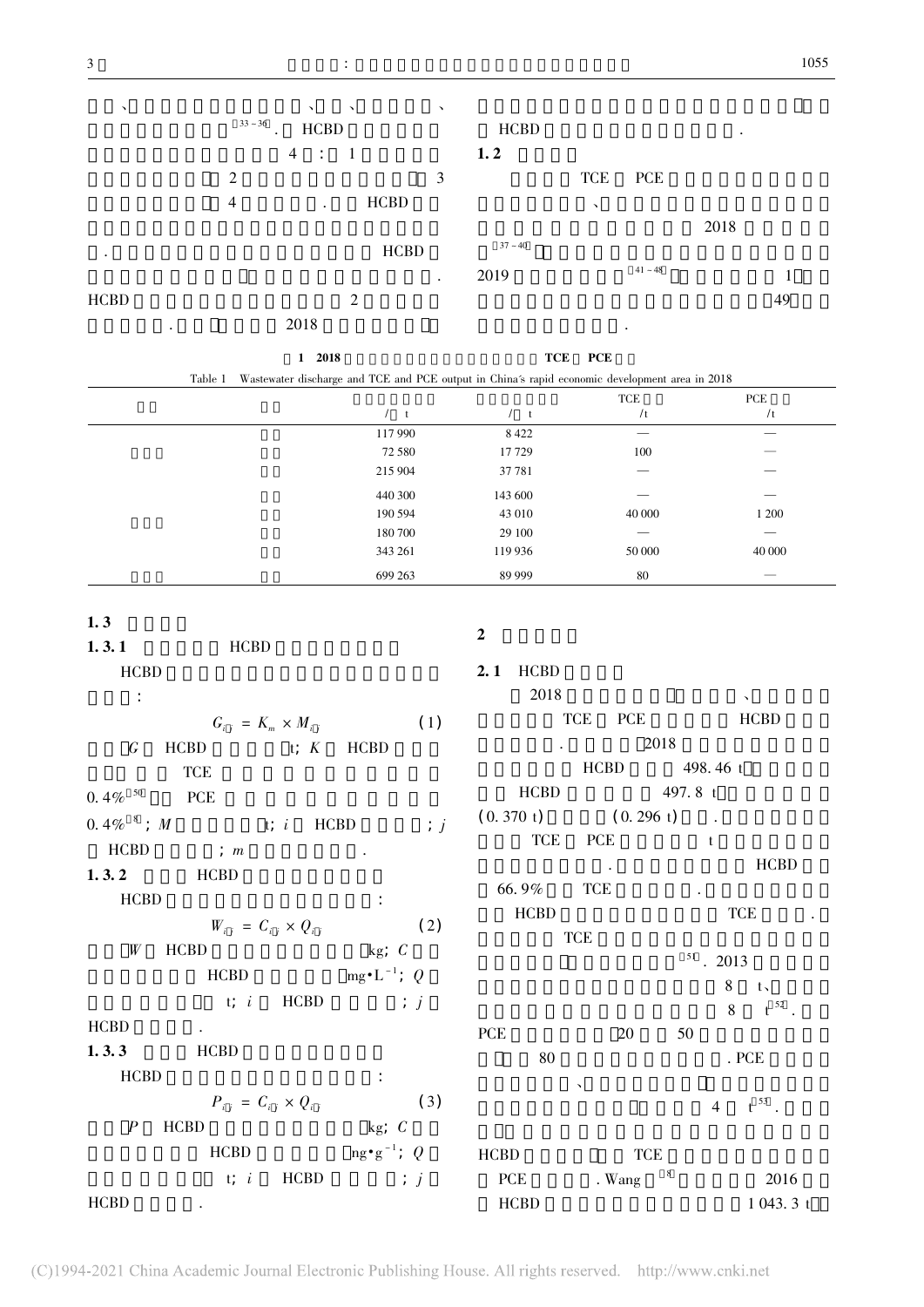TCE PCE .  $HCBD$  2011  $\frac{1.064 \text{ t}^5}{2011}$ HCBD $HCBD$  0. 7 ~ 500 kg  $^{8}$ . 究中估算结果 仅三大区域工业生产过程中 HCBD **HCBD**<br>498. 46 t.  $HCBD$   $\qquad \qquad$ 下水. HCBD $\mathbf{D}$ HCBD 2.2 HCBD  $2.2.1$  HCBD  $HCBD<sup>24 25 54 ~-58</sup>$  . 2  $HCBD$  $\text{HCBD}$  2. 27 ~ 4HCBD 2. 27 ~  $(0. 28 \sim 3.42 \mu g \cdot L^{-1})$ 21. 2% .4.56  $\mu$ g  $\cdot$  L<sup>-1</sup>  $(1.03 \sim 1.4 \mu g \cdot L^{-1})$ .  $HCBD$  5. 2 HCBD 5<br>  $\mu$ g•L<sup>-1</sup> (0.7 μg•L<sup>-1</sup>) 7. HCBD $\frac{1}{\sqrt{2}}$ 主要生产厂也集中在此 导致工业废水中 HCBD extended to the contract of the contract of the contract of the contract of the contract of the contract of the contract of the contract of the contract of the contract of the contract of the contract of the contract of th 9. 34  $\mu$ g·L<sup>-1</sup>  $24$  $HCBD$  7. 23  $\text{HCBD}$  7.23  $\mu \text{g} \cdot \text{L}^{-1.59}$ . Wang  $\text{R}$ 63. 1%HCBD $HCBD$  $12$ 离散点 10 上极限 上四分位数(Q3) 8 平均值 中值  $\sqrt{6}$ 下四分位数(Q1) 下极限  $4,$  $2.4$ 

HCBD  $\overline{\phantom{a}}$  $HCBD$ 0. 1  $\mu$ g·L<sup>-1</sup> HCBD  $\mu$ g·L<sup>-1</sup> HCBD<br>0. 05  $\mu$ g·L<sup>-1</sup>  $HCBD$  HCBD 2004 $4\,$  $2012$  $\frac{1}{2012}$  . 2018  $7.89 \times 10^5$  t 2018<br>7.  $89 \times 10^5$  t 28. 7%  $6.99 \times 10^5$  t.  $5.83 \times 10^5$  t  $\epsilon = \frac{1}{\sqrt{2}}$  $\mathbb{H}^{\mathbb{Z}}$ 

# $\ddot{\hspace{1cm}}$  (2)

 $\sim$   $\sim$  2018  $\overline{D}$  3  $\overline{3}$  $HCBD$  68. 5 kg  $\text{HCBD}$  68. 5 kg<br>( 14. 7 kg)  $(6.99 \text{ kg})$  $HCBD$  76. 0% .  $100E$   $1000$ 44. 2% . $\frac{1}{2}$  HCBD  $\frac{1}{2}$  $\overline{D}$  HCBD 均低 于0. 000 5 kg·亿元 - 1 由此可见生活污水中



Fig. 2 HCBD concentrations in inlet and outlet of wastewater treatment plants in China's rapid economic development areas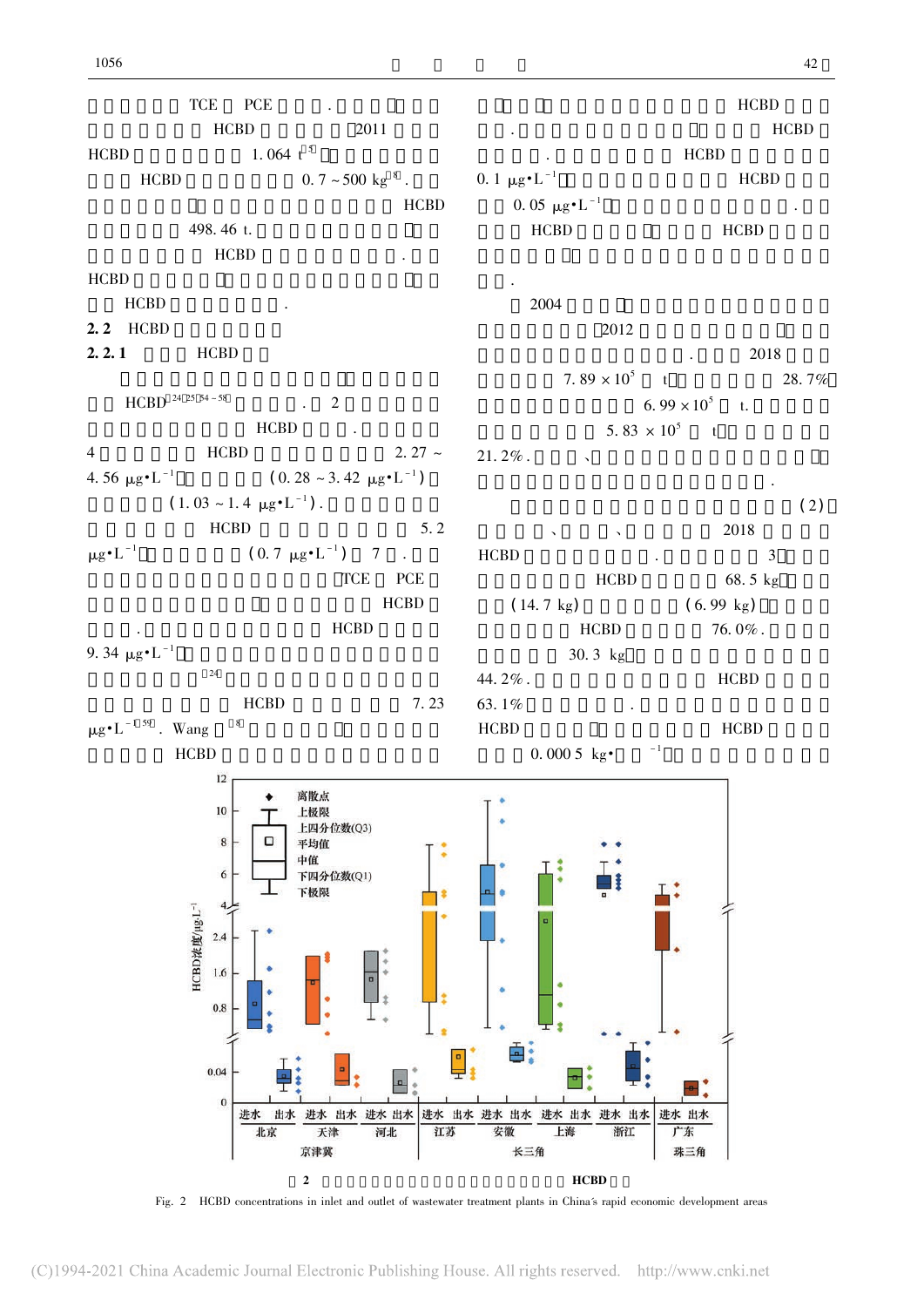



 $\overline{1}$   $\overline{1}$   $\overline{1}$   $\overline{1}$   $\overline{1}$   $\overline{1}$   $\overline{1}$   $\overline{1}$   $\overline{1}$   $\overline{1}$   $\overline{1}$   $\overline{1}$   $\overline{1}$   $\overline{1}$   $\overline{1}$   $\overline{1}$   $\overline{1}$   $\overline{1}$   $\overline{1}$   $\overline{1}$   $\overline{1}$   $\overline{1}$   $\overline{1}$   $\overline{1}$   $\overline{$ 

 $n. d. ~ 114$  11 61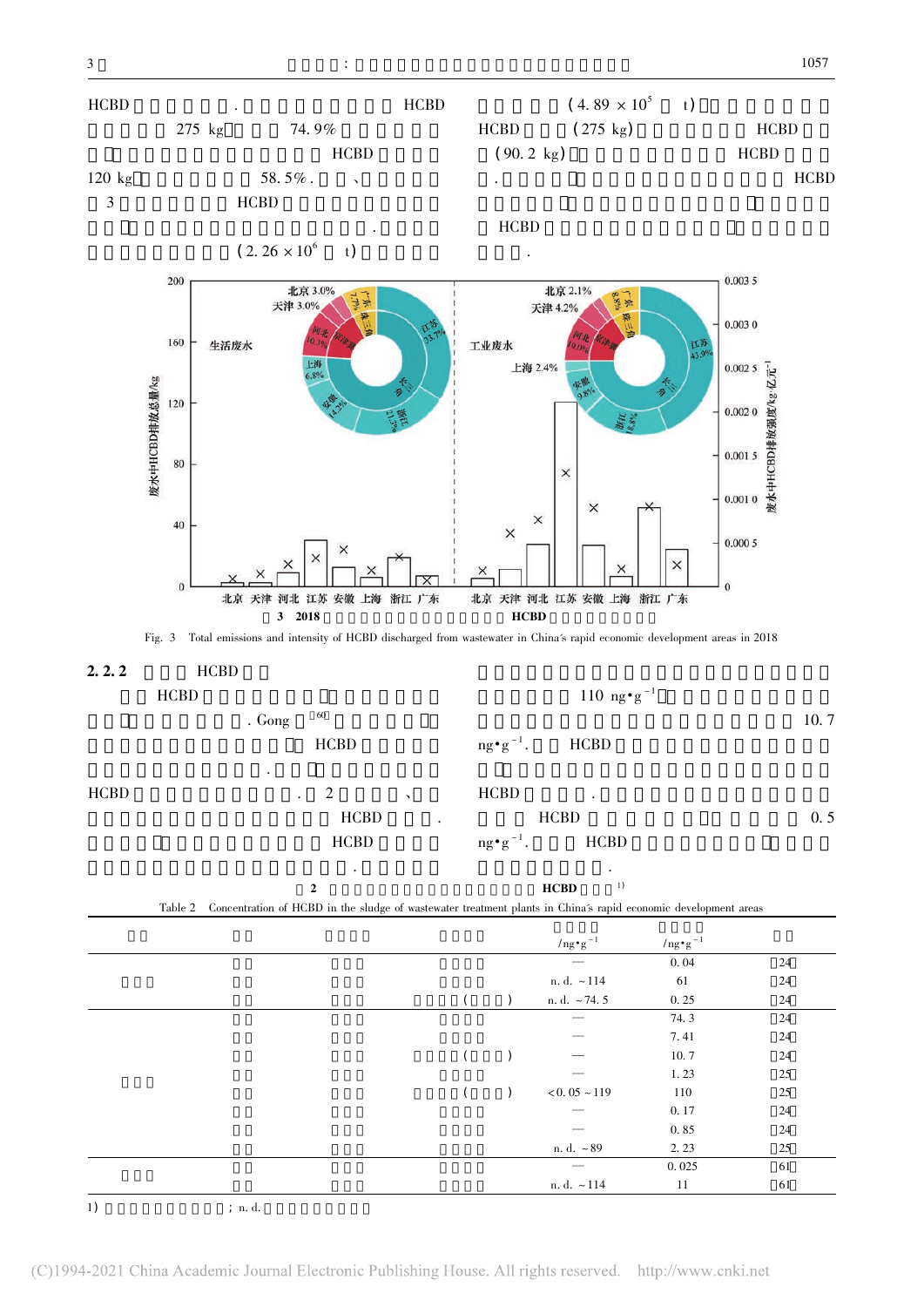





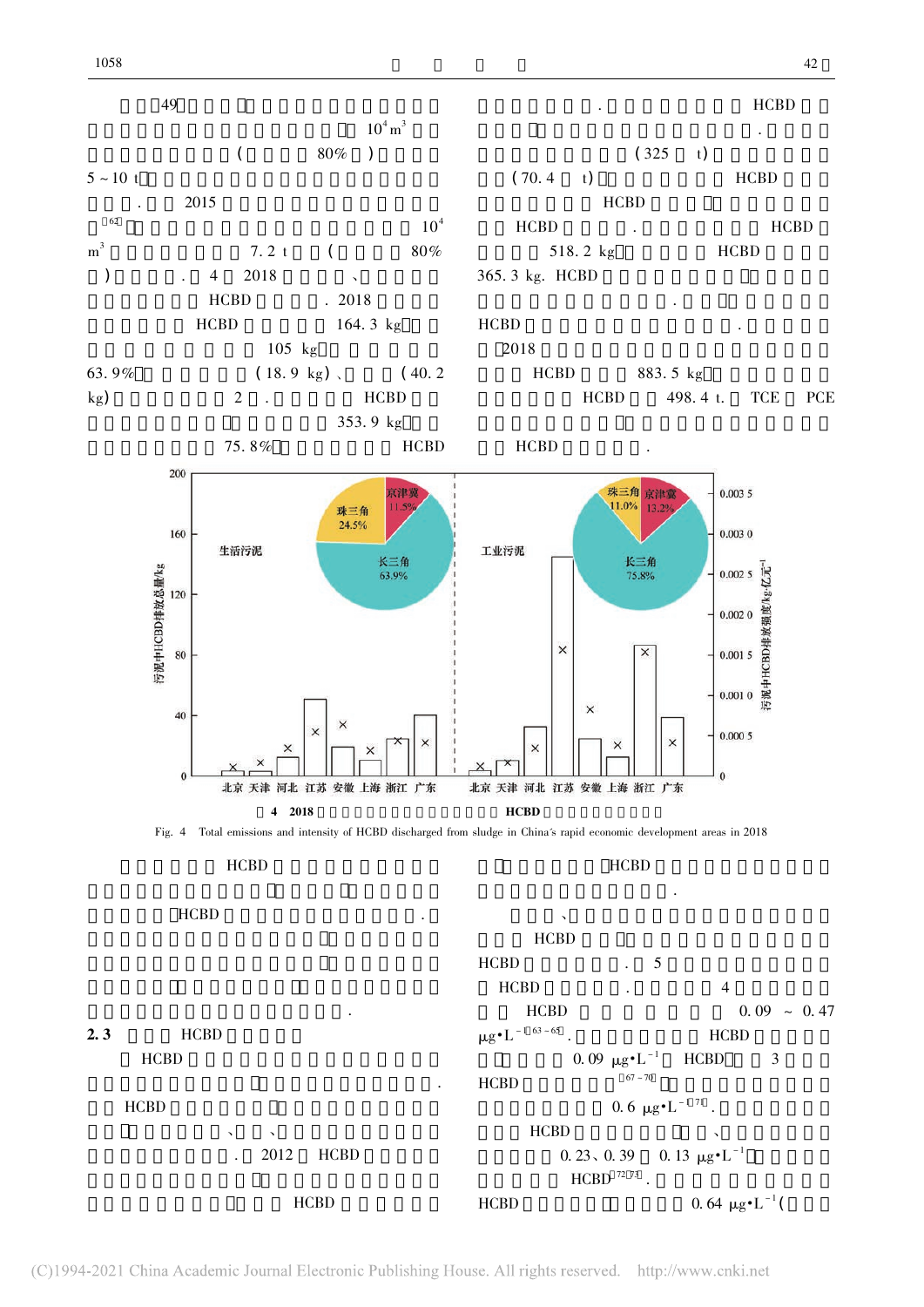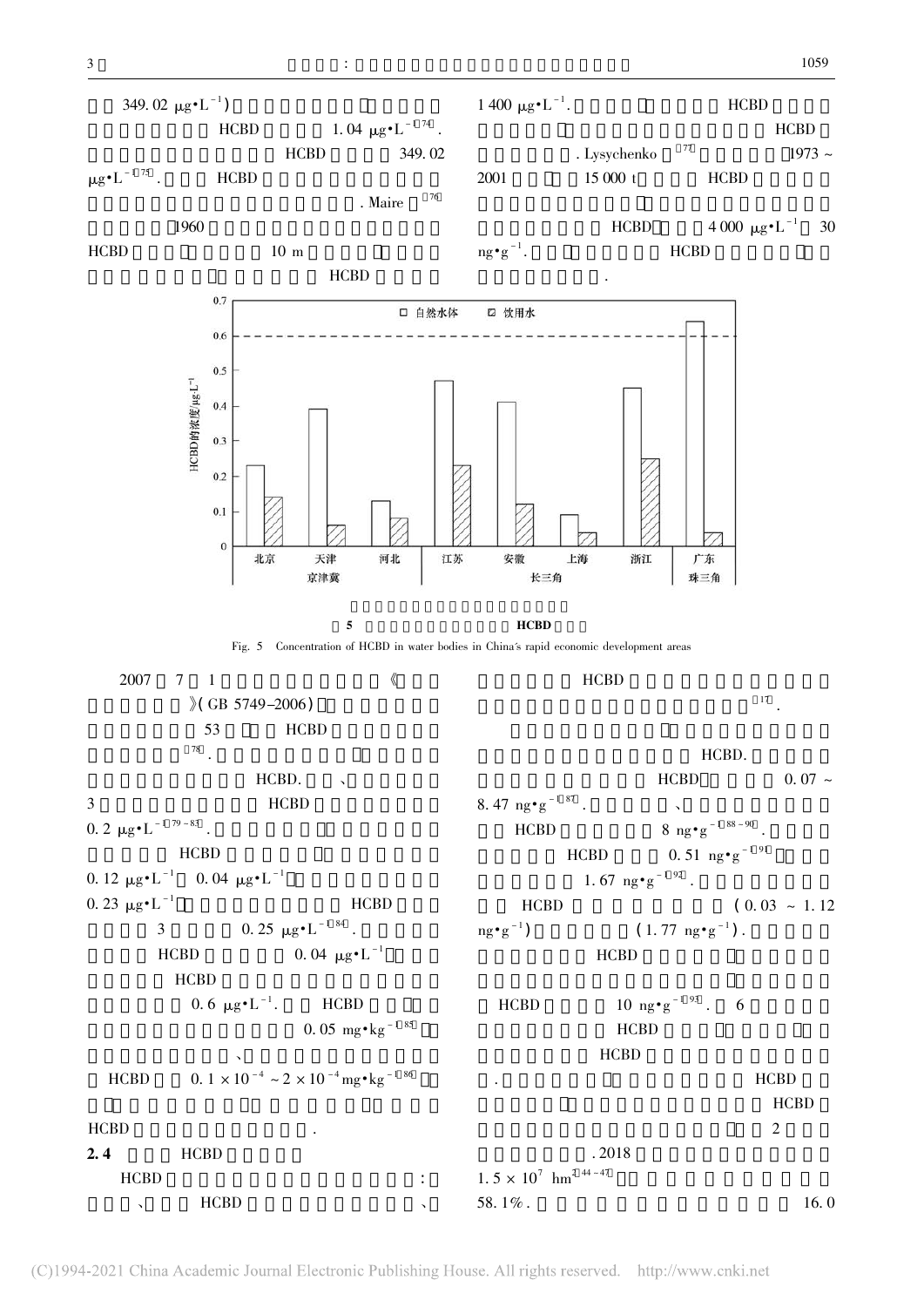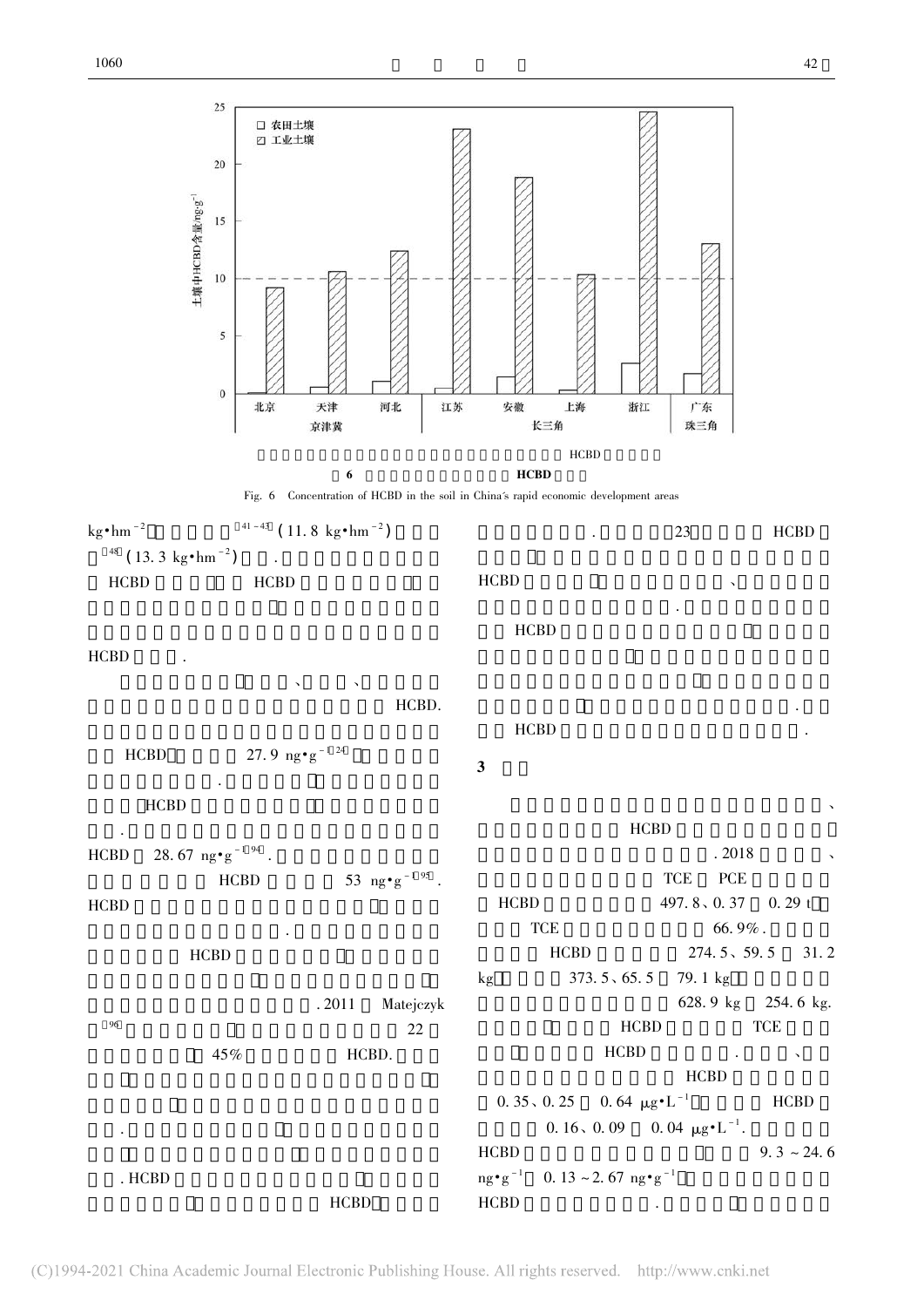$I_1$  .  $2012$  30(18):

### $\mathbf{A}^{\text{N}}$  $HCBD$  $\ddot{\phantom{a}}$

 $\ddot{\cdot}$ 

- 11 O'Dwyer T. Tracking the distribution of persistent organic pollutants J . Applied Catalysis B: Environmental 1996 11  $(1)$ : N2-N3.
- $\overline{2}$  Cristofori P Defazio R Chiusolo A et al. Hyaline droplet accumulation in kidney of rats treated with hexachloro- 1: 3 butadiene: influence of age dose and time-course <sup>J</sup> . Journal of Applied Toxicology <sup>2013</sup> <sup>33</sup>( <sup>3</sup>) : 183-189.
- 3 Persistent Organic Pollutants Review Committee. Risk profile on hexachlorobutadiene EB /OL . http: / /chm. pops. int /Default. aspx? tabid =  $2301$  2012-07-21.
- 4 U. S. Environmental Protection Agency Office of Water. Health effects support document for hexachlorobutadiene <sup>R</sup> . Washington: U. S. Environmental Protection Agency 2003.
- 5 Persistent Organic Pollutants Review Committee. Evaluation of new information in relation to the listing of hexachlorobutadiene in Annex C to the Stockholm Convention on Persistent Organic Pollutants ( executive summary) EB/OL . http://chm. pops. int /TheConvention /POPsReviewCommittee /Reports/tabid /2301 / Default. aspx 2016-10-11.
- 6 Cristofori P Sauer A V Trevisan A. Three common pathways of nephrotoxicity induced by halogenated alkenes J. Cell Biology and Toxicology  $2015 \text{ } 31(1)$ : 1-13.
- Lava R Majoros L I Dosis I et al. A practical example of the challenges of biota monitoring under the Water Framework Directive J. TrAC Trends in Analytical Chemistry 2014 59: 103-111.
- 8 Wang L Bie P J Zhang J B. Estimates of unintentional production and emission of hexachlorobutadiene from 1992 to 2016 in China J . Environmental Pollution 2018 238: 204-212.
- 9 UNEP. Evaluation of new information for the addition of hexachlorobutadiene to annex c of the stockholm convention EB /<br>OL . http: //chm. pops. int/TheConvention / POPsReviewCommittee/Meetings/POPRC11/POPRC11Foll% 20owup /tabid /4723 /Default. aspx 2016-06-23.
- 10 EU. Study on waste related issues of newly listed POPs and candidate POPs EB /OL . https: / /ec. europa. eu /environment / waste/studies/pdf/POP\_Waste\_2010. pdf 2020-08-23.
- 11 $\frac{1}{1}$  .  $\frac{1}{1}$ 2005 23(4): 20–23.  $X$ ie Y M. Market analysis of trichloroethylene at home and abroad  $J$ . Chemical Techno-Economics 2005 23(4): 20–23.  $\begin{bmatrix} 2 & 1 \end{bmatrix}$  $\frac{1}{200}$  .  $\frac{1}{200}$  .  $\frac{1}{20}$  .
	- 2013 **49(4)** 1-7 10.

12

15

- Liu P. Proposals to develop products consuming chlorine and 2011. Troposals to develop products constanting entorine different construction of main industrial chains J. Chlor-Alkali Industry 2013  $49(4)$ : 1-7 10.
- 13 $\frac{2015}{3}$  .  $\frac{1}{201}$  . 2018 **54(8)**: 25-27.  $\Sigma$  C  $\overline{C}$  J  $\overline{C}$  Wang Q. Optimization of trichloroethylene production process J . Chlor-Alkali Industry 2018 54(8): 25-27. 14 $\frac{1}{4}$   $\frac{1}{1}$ .
- 2006 (6)  $9-13$ . Zhang Y M Shang C P. Production and application of tetrachloroethylene J. China Chlor-Alkali 2006 (6): 9-13.  $J \cdot 2015$ <br>5  $J \cdot 2015$
- $(17): 297.$  $6 \frac{1}{2}$ 
	-

16

18

19

 $65 - 72.$ 

 $Z$ hang F J Wang S J Ma H *et al.* Contaminations and remediation technologies of trichloroethylene andand perchloroethylene in the soil and groundwater: a review <sup>J</sup> . Science & Technology Review 2012 30(18): 65-72.

- 17 Kong Q Q Wang Y Yang X. A review on hexachloro-1 3 butadiene ( HCBD ) : sources occurrence toxicity and transformation <sup>J</sup> . Bulletin of Environmental Contamination and Toxicology 2020 **104(1)**: 1-7.  $\frac{1}{3}$ 
	- $J \t2019 \t41 (2) : 216-$ 223.

Han Y Tian L Tang Z W. Research progress in distributions sources and ecological risks of hexachlorobutadiene <sup>J</sup> . Environmental Pollution and Control 2019 41(2): 216-223.  $\frac{1}{200}$ .  $\frac{1}{200}$  .

2002  $31(2)$ : 1-3.

Wang X M. Current situation and prospect of China's magnesium industry J. Nonferrous Metals Processing 2002 31(2): 1-3.

- $20$ Baij L Buijs J Hermans J J et al. Quantifying solvent action in oil paint using portable laser speckle imaging J . Scientific Reports 2020 **10(1)**: 10574.  $\frac{1}{\sqrt{2\pi}}$  .
- 21

 $\mathbf{I}$ .

 $2010 \quad 37(8) : 51-54.$ 

Li J J Li D G Guo Y *et al.* Study on waterproof property of new wood-plastic composite siding J. New Building Materials  $2010 \quad 37(8) : 51-54.$ 

- 22 Sultan J N McGarry F J. Effect of rubber particle size on deformation mechanisms in glassy epoxy J . Polymer Engineering and Science 1973 13(1): 29-34.
- 23 General. Report of the persistent organic pollutants review committee on the work of its ninth meeting EB/OL. http:// chm. pops. int/TheConvention/POPsReviewCommittee/Reports/ tabid /2301 /Default. aspx 2013-04-18.
- 24Zhang H Y Wang Y W Sun C et al. Levels and distributions of hexachlorobutadiene and three chlorobenzenes in biosolids from wastewater treatment plants and in soils within and surrounding a chemical plant in China <sup>J</sup> . Environmental Science & Technology 2014 48(3): 1525-1531.
- 25 Cai Q Y Mo C H Wu Q T et al. Occurrence of organic contaminants in sewage sludges from eleven wastewater treatment plants China J . Chemosphere 2007 68(9): 1751-1762.
- 26 Lee C L Song H J Fang M D. Pollution topography of chlorobenzenes and hexachlorobutadiene in sediments along the Kaohsiung coast Taiwan—a comparison of two consecutive years' survey with statistical interpretation J. Chemosphere 2005 58 ( <sup>11</sup>) : 1503-1516.
- $27$  Chen X C Luo Q Wang D H et al. Simultaneous assessments of occurrence ecological human health and organoleptic hazards for 77 VOCs in typical drinking water sources from 5 major river basins China J . Environmental Pollution 2015 <sup>206</sup>: 64-72.
- 28 Persistent Organic Pollutants Review Committee. The national implementation plan of Japan under the Stockholm convention on persistent organic pollutants EB /OL . https: / /www. env. go. persistent organic portatants EB7 02 : maps.<br>ip/chemi/pops/plan/en\_full. pdf 2016-07-23.
- $29$  Santolaria Z Arruebo T Pardo A et al. Evaluation of airborne organic pollutants in a pyrenean glacial lake ( the Sabocos Tarn)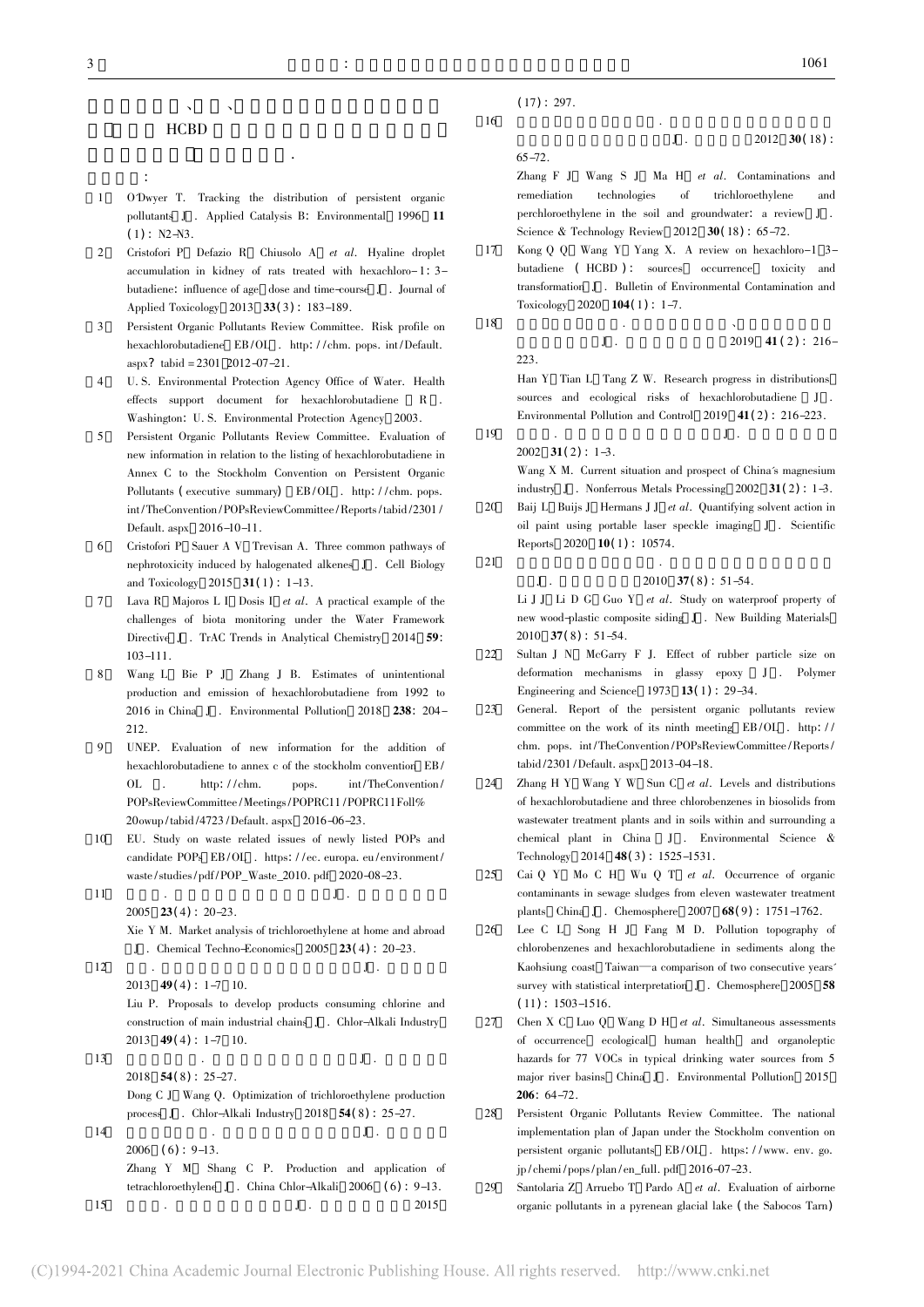J . Water Air & Soil Pollution <sup>2015</sup> <sup>226</sup>( <sup>11</sup>) doi: 10. 1007/s11270-015-2648-3.

30 Cho E Khim J Chung S et al. Occurrence of micropollutants in four major rivers in Korea J. Science of the Total Environment <sup>2014</sup> <sup>491</sup>-492: 138-147.  $\frac{1}{1}$  VOCs

31

1438-1444.

not not not.<br>Nan S O Zhang L L Zhang D *et al.* Pollution condition and health risk assessment of VOCs in ambient air in Zhengzhou <sup>J</sup> . Ecology and Environmental Sciences 2014 23 (9): 1438 USEPA. 2013 National Monitoring Programs Annual Report

 $VOCs$ <br> $J$  .  $2014$   $23 (9)$  :

- 32( UATMP NATTS CSATAM) EB/OL . https://www3. epa. gov /ttn /amtic /files/ambient /airtox /2013nmpreport. pdf 2015- 10-08.
- 33 Ahmad M Lee S S Dou X M et al. Effects of pyrolysis temperature on soybean stover- and peanut shell-derived biochar properties and TCE adsorption in water J. Bioresource Technology 2012 118: 536-544.
- 34Schlicker O Ebert M Fruth M et al. Degradation of TCE with iron: the role of competing chromate and nitrate reduction <sup>J</sup> . Groundwater 2000 **38(3)**: 403-409.
- 35 Lash L H Parker J C. Hepatic and renal toxicities associated with perchloroethylene J. Pharmacological Reviews 2001 53  $(2)$ : 177-208.
- 36 $\zeta$  Bake M  $\bar{A}$  Eglīte M Martinsone  $\zeta$  *et al.* Organic solvents as chemical risk factors of the work environment in different branches of industry and possible impact of solvents on workers' health <sup>J</sup> . Proceedings of the Latvian Academy of Sciences. Section B. Natural Exact and Applied Sciences 2010 64(1-<sup>2</sup>) : 25-32.
- 37EB/OL . http://www.ccaia. org. cn/list. asp? classid = L0113 2018-09-20.
- 38 $\frac{3}{2018}$  3.  $\frac{3}{2018}$  2018  $E B / O L$  . http://www.sse.com.cn/disclosure/  $l_{20}$ ,  $l_{21}$ ,  $l_{22}$ ,  $l_{23}$ ,  $l_{24}$ ,  $l_{25}$ ,  $l_{26}$ ,  $l_{27}$ ,  $l_{28}$ ,  $l_{29}$ ,  $l_{20}$ ,  $l_{20}$ ,  $l_{20}$ ,  $l_{20}$ ,  $l_{20}$ ,  $l_{20}$ ,  $l_{20}$ ,  $l_{20}$ ,  $l_{21}$ ,  $l_{20}$ ,  $l_{21}$ ,  $l_{22}$ ,  $l_{23}$ ,  $l_{24}$ ,  $l_{25$
- 39 $251$  31 25. 2018  $\frac{251}{3}$  2018  $\text{EB}/\text{OL} \quad \text{https: } \textit{l/aiqicha} \text{, } \text{baidu.} \text{ com}/\text{company\_annual\_}$ 80612110188453 2018-12-25.
- 40 $\frac{3331113133122}{2018}$  2018 报告 EB /OL . https: / / nianbao. tianyancha. com/2324293459 /  $2018$  2018-11-12.
- 41 $2018 \text{ M}$ . 2018 M .  $2018 \text{ M}$ . 版社 2018. 42 $2018 M$  . 2018 M .  $2018 M$  . 版社 2018. 43 $3 \t 2018 \t M \t :$ 2018.44 $2018 M$  .  $2018 M$  .  $\vdots$ 版社 2018. 45 $5 \t 2018 \t M \t .$ 版社 2018. 46 $\frac{2018 \text{ M}}{2018 \text{ M}}$  . 版社 2018. 47 $7 \t\t 2018 \t M \t\t 2018$ 版社 2018. 48 $\frac{2018 \text{ M}}{100}$ . 版社 2018.

 $9$ 

 $\overline{49}$ 

( ) EB/OL . http://www.water8848.com/file/upload/ 201306/22/21-24-34-67-4. pdf 2011-03-31.

 $\mathbb{R}^n$ 

- 50 UNEP. Report of the persistent organic pollutants review committee on the work of its ninth meeting: risk management evaluation on hexachlorobutadiene EB /OL . http: / /chm. pops. int /Default. aspx? tabid = 2301 2013-07-11.
- 51 $\frac{1}{1}$  .  $\frac{1}{36}$  .  $\frac{2005}{36}$  $(7): 7-8.$  $\overline{2}$  . D . :

大学 2012. 10-30.

52

53

Wang W S. Production technology improvement of trichloroethylene abstract <sup>D</sup> . Hangzhou: Zhejiang University of Technology 2012. 10-30.  $\frac{1}{\sqrt{2}}$ . To see the company  $\frac{1}{\sqrt{2}}$ .

 $J$  . 2006 (3): 4-7.

Shang C P Zhang Y M Shen Y. Production and consumption status of tetrachloroethylene at home and abroad and its prospective market J. China Chlor-Alkali 2006 (3): 4-7.

- 54Li J J Wu Y D Zhang Y L et al. Emission of odorous volatile organic compounds from a municipal manure treatment plant and their removal using a biotrickling filter <sup>J</sup> . Environmental Technology 2015 **36**(8): 1050-1056.  $\frac{1}{\sqrt{2}}$   $\frac{1}{\sqrt{2}}$   $\frac{1}{\sqrt{2}}$   $\frac{1}{\sqrt{2}}$   $\frac{1}{\sqrt{2}}$   $\frac{1}{\sqrt{2}}$   $\frac{1}{\sqrt{2}}$   $\frac{1}{\sqrt{2}}$   $\frac{1}{\sqrt{2}}$   $\frac{1}{\sqrt{2}}$   $\frac{1}{\sqrt{2}}$   $\frac{1}{\sqrt{2}}$   $\frac{1}{\sqrt{2}}$   $\frac{1}{\sqrt{2}}$   $\frac{1}{\sqrt{2}}$   $\frac{1}{\sqrt{2}}$   $\frac{1}{\sqrt{2}}$ 
	-

184-189.

 $J \t 2019 \t 35(9)$ :

TOT 189.<br>Chen F Xu J F Cao Y Y *et al*. Health risk assessment of volatile organic pollutants in sewage treatment plant J. Bulletin of Science and Technology 2019 35(9): 184-189.  $\frac{1}{200}$  .  $\frac{1}{200}$  .  $\frac{1}{200}$  .

56

61

62

55

 $J$ . 1994 9(2): 13-16.

Wang X M Sheng G Y Min Y S et al. Primary analysis for organic properties of influent and effluent in Da Tan Sha waste water treatment plant J . Guangzhou Environmental Science 1994 **9(2)**: 13-16.

- 57 McLellan S L Huse S M Mueller-Spitz S R et al. Diversity and population structure of sewage-derived microorganisms in wastewater treatment plant influent J . Environmental Microbiology 2010 **12(2)**: 378-392.
- 58Nie E Q Zheng G D Gao D et al. Emission characteristics of VOCs and potential ozone formation from a full-scale sewage sludge composting plant J . Science of the Total Environment <sup>659</sup>: 664-672.
- 59 Robles-Molina J Gilbert-López B García-Reyes J F et al. Determination of organic priority pollutants in sewage treatment plant effluents by gas chromatography high-resolution mass spectrometry  $J$ . Talanta 2010  $82(4)$ : 1318-1324.
- 60 Gong C H Shen G Huang H O et al. Removal and transformation of polycyclic aromatic hydrocarbons during electrocoagulation treatment of an industrial wastewater J. Chemosphere <sup>2017</sup> <sup>168</sup>: 58-64.  $\frac{1}{1}$  .

 $J$  .  $2002$  22  $(5): 671-676.$ 

(5): 671 676.<br>Mo C H Cai O Y Wang B G *et al.* A preliminary study of ethers and halogenated hydrocarbons in selected municipal sludges of China J . Acta Scientiae Circumstantiae 2002 22  $(5): 671-676.$ 

$$
2 \t 1. \t 2016
$$
  
43(4): 1-2.

Liu Z. Sludge disposal in China: current status and development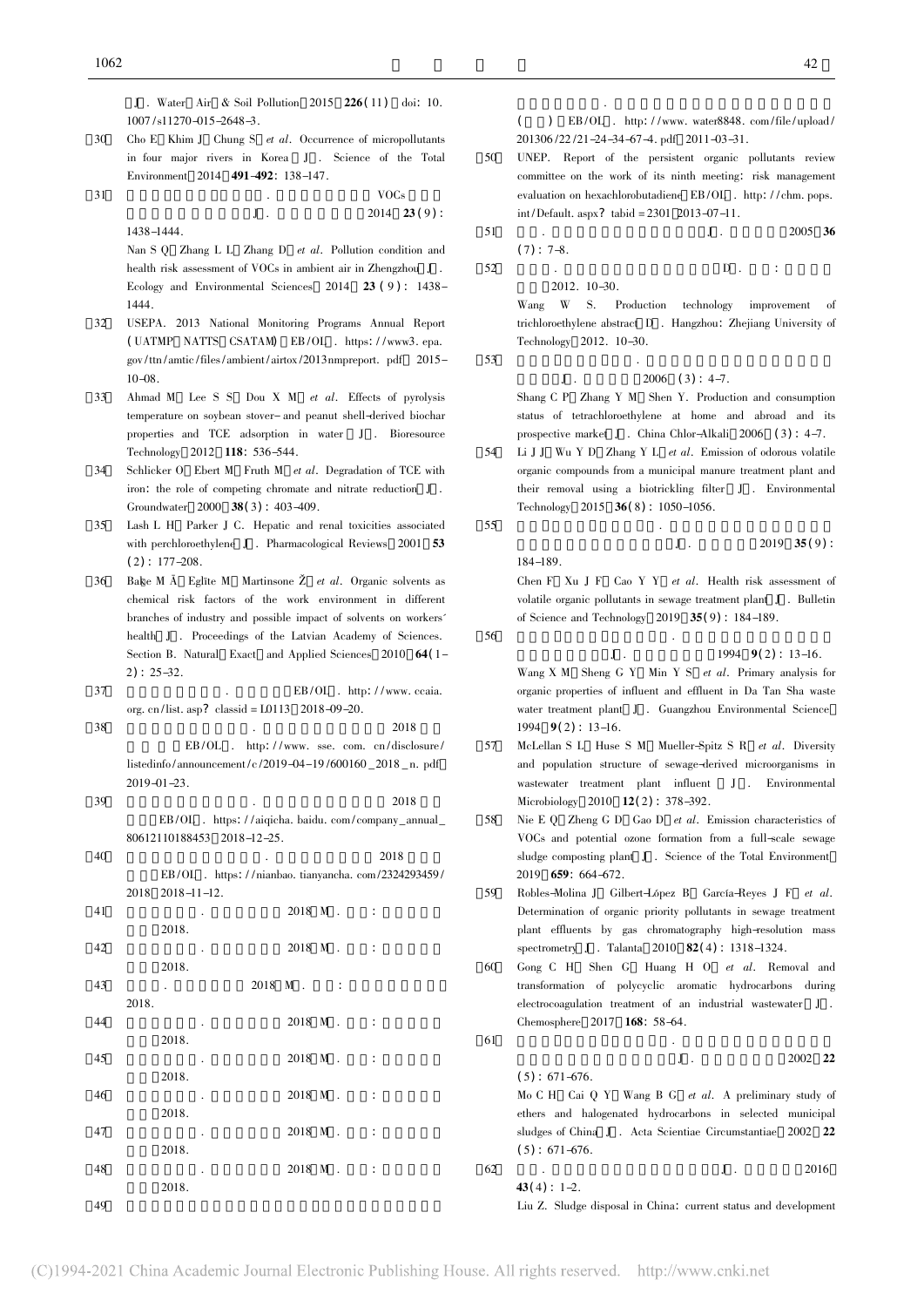suggestions J. Tianjin Science & Technology 2016  $43(4)$ :  $1 - 2$  $\frac{1}{3}$ 

- $J \t 2007 \t 20(1) : 12-17.$ Li J Liu Z T Li H D *et al.* Distribution characteristics of semivolatile organic compounds in water from Yangtze Estuary J . Research of Environmental Sciences <sup>2007</sup> <sup>20</sup> ( <sup>1</sup>) : 12- 17.
- 64 Liu L H Zhou H D. Investigation and assessment of volatile organic compounds in water sources in China <sup>J</sup> . Environmental Monitoring and Assessment 2011 **173**(1-4): 825-836. 65 $\frac{1}{\sqrt{2}}$ 
	- $J \t33.2007 \t20(1) : 18-23.$ Zhang Y Y Feng L Liu Z T. Health risk assessment on semivolatile organic compounds in water of Yangtze Estuary Area J . Research of Environmental Sciences <sup>2007</sup> <sup>20</sup> ( <sup>1</sup> ) : 18- 23.
- 66 $\frac{25.}{11}$  $\frac{11}{\text{J}}$  .  $\frac{2017}{\text{J}}$  29(1) : 44-47 53.
	- Xi Y Zheng R Zhan M. Measuring eleven kinds of chlorobenzenes and hexachlorobutadiene in drinking water by HS-GC J. Shanghai Journal of Preventive Medicine 2017 29  $(1)$ : 44-47 53.
- 67 $\n 7 \quad \ \ \, \ldots \quad \ \ \, \ldots$  $2008.11 - 30.$ Zhang Y Y. Characteristic analysis of some organic pollutants in Estuary D . Beijing: Beijing University of Chemical<br>Tangtze Estuary D . Beijing: Beijing University of Chemical
- Technology 2008. 11-30.  $\frac{1}{8}$   $\frac{1}{8}$   $\frac{1}{8}$   $\frac{1}{8}$   $\frac{1}{8}$   $\frac{1}{8}$   $\frac{1}{8}$   $\frac{1}{8}$   $\frac{1}{8}$   $\frac{1}{8}$   $\frac{1}{8}$   $\frac{1}{8}$   $\frac{1}{8}$   $\frac{1}{8}$   $\frac{1}{8}$   $\frac{1}{8}$   $\frac{1}{8}$   $\frac{1}{8}$   $\frac{1}{8}$   $\frac{1}{8}$   $\frac{1}{8}$   $\frac{1}{8}$ 
	- $57$  J . 2012 **31(5)**: 877-883. Lai Y Z Ji Y J. Simultaneous determination of 57 kinds of volatile organic compounds in drinking water using a dynamic headspace sampling method coupled to gas chromatography-mass spectrometry J. Rock and Mineral Analysis 2012 31 (5):
- 69 先达. 气相色谱-ECD 法测定水中有机氯农药和氯苯类化  $J$ . 2016 10(2): 58-61.  $0$

70

68

 $J$  .  $2007$  24  $(11): 877 - 880.$ 

Li X J  $\parallel$  Ii W L Ma Y J *et al.* Investigation of water sources contaminated by volatile organic compounds in Jiangsu Province J . Journal of Environment and Health <sup>2007</sup> <sup>24</sup>( <sup>11</sup>) : 877- 880.

- 71 European Commission. Directive 2008 /105 /EC of the European parliament and of the council of 16 December 2008 on environmental quality standards in the field of water policy amending and subsequently repealing council directives 82/176/ 83 /513 /EEC 84 /156 /EEC 84 /491 /EEC 86 /280 / EEC and amending directive 2000 /60 /EC of the European Parliament and of the council EB /OL . https: / / documentsdds-ny. un. org/doc/UNDOC/GEN/K13/525/38/PDF/ K1352538. pdf? OpenElement 2013-10-18.
- 72  $\frac{2}{3}$  .  $\frac{2}{3}$  .  $\frac{2}{3}$  $J = -$  52<br> $J = 2018$  28(18): 2185-2188 2192.

Ding W B. Determination of 52 volatile organic compounds in bing w. B. Betermination of 52 volatile organic compounds in drinking water by purge and trap-gas chromatography-mass spectrometry J . Chinese Journal of Health Laboratory

Technology 2018 28(18): 2185-2188 2192.  $\frac{1}{200}$   $\frac{1}{200}$   $\frac{1}{200}$   $\frac{1}{200}$   $\frac{1}{200}$   $\frac{1}{200}$   $\frac{1}{200}$   $\frac{1}{200}$ 

- $2009$   $23(3)$ : 141-144.
- $\frac{1}{200}$   $\frac{1}{200}$   $\frac{1}{200}$   $\frac{1}{200}$   $\frac{1}{200}$   $\frac{1}{200}$   $\frac{1}{200}$   $\frac{1}{200}$   $\frac{1}{200}$   $\frac{1}{200}$   $\frac{1}{200}$   $\frac{1}{200}$   $\frac{1}{200}$   $\frac{1}{200}$   $\frac{1}{200}$   $\frac{1}{200}$   $\frac{1}{200}$   $\frac{1}{200}$   $\frac{1$ organic compounds in water J. Arid Environmental Monitoring  $2009$  **23(3)**: 141-144.  $\frac{200}{\pi}$

 ${\bf J}$  .  $2012 \quad (4): 68-70.$  $\frac{1}{2}$ 

75

73

74

 $\mathbf{I}$ 

 $J$  .  $2016$   $28(3)$  : 33-36.

- Shen Z Zhang J R Zheng J C. Health risk assessment based on different land use planning <sup>J</sup> . The Administration and Technique of Environmental Monitoring 2016 28(3): 33-36.
- 76 Maire J Coyer A Fatin-Rouge N. Surfactant foam technology for in situ removal of heavy chlorinated compounds-DNAPLs <sup>J</sup> . Journal of Hazardous Materials <sup>2015</sup> <sup>299</sup>: 630-638.
- 77 Lysychenko G Weber R Kovach V et al. Threats to water resources from hexachlorobenzene waste at Kalush City (Ukraine) —a review of the risks and the remediation options . Environmental Science and Pollution Research <sup>2015</sup> <sup>22</sup>  $(19)$ : 14391-14404.
- 78 $GB\,5749-2006$  S. 79 $\frac{1}{2}$  .  $\frac{1}{2}$  .

$$
J \t 2013 \t 8(6): 981-
$$

992.

Chen X C Luo O Song H W *et al.* Screening of priority contaminants and health risk assessment in Beijing Guanting Reservoir J. Asian Journal of Ecotoxicology 2013 8(6):

- 80981-992.<br>Li H Y Wang Y S Liu F et al. Volatile organic compounds in stormwater from a community of Beijing China <sup>J</sup> . Environmental Pollution 2018 239: 554-561.
- 81 Weinberg H S. Modern approaches to the analysis of disinfection by-products in drinking water <sup>J</sup> . Philosophical Transactions of the Royal Society A: Mathematical Physical and Engineering Sciences 2009 367(1904): 4097-4118.  $2$

$$
\mathbf{J}(\mathbf{A}) = \mathbf{J}(\mathbf{A})
$$

2013 **23(7)**: 1680-1682.

Duan J P Sun S P. Determination of chlorobenzenes and hexachlorobutadiene in drinking water with headspace gas chromatography J . Chinese Journal of Health Laboratory Technology 2013 23(7): 1680-1682.  $\frac{1}{\sqrt{2\pi}}$ 

83

82

 $\sim$  J .  $2017$  27(8): 1088-1090.

 $X_{\text{ue}}$  Y Chen H G Yang X S *et al.* Determination of 6 chlorinated benzene compounds and hexachlorobutadiene in drinking water by purge and trap gas chromatography <sup>J</sup> . Chinese Journal of Health Laboratory Technology 2017 27(8): 1088-1090. 姚恩亲 张海燕 . 吹扫捕集-气相色谱/质谱联用

 $\overline{J}$  .

84

2010 **29(2)**: 127-130.

- Fei Y Yao E O Zhang H Y et al. Simultaneous determination of trace volatile organic compounds in water samples from drinking water sources by purge-and-trap gas chromatography- $\frac{1}{2}$  mass spectrometry J. Rock and Mineral Analysis 2010 29  $(2)$ : 127-130.
- 85 Hou X W Zhang H Y Li Y L et al. Bioaccumulation of hexachlorobutadiene in pumpkin seedlings after waterborne